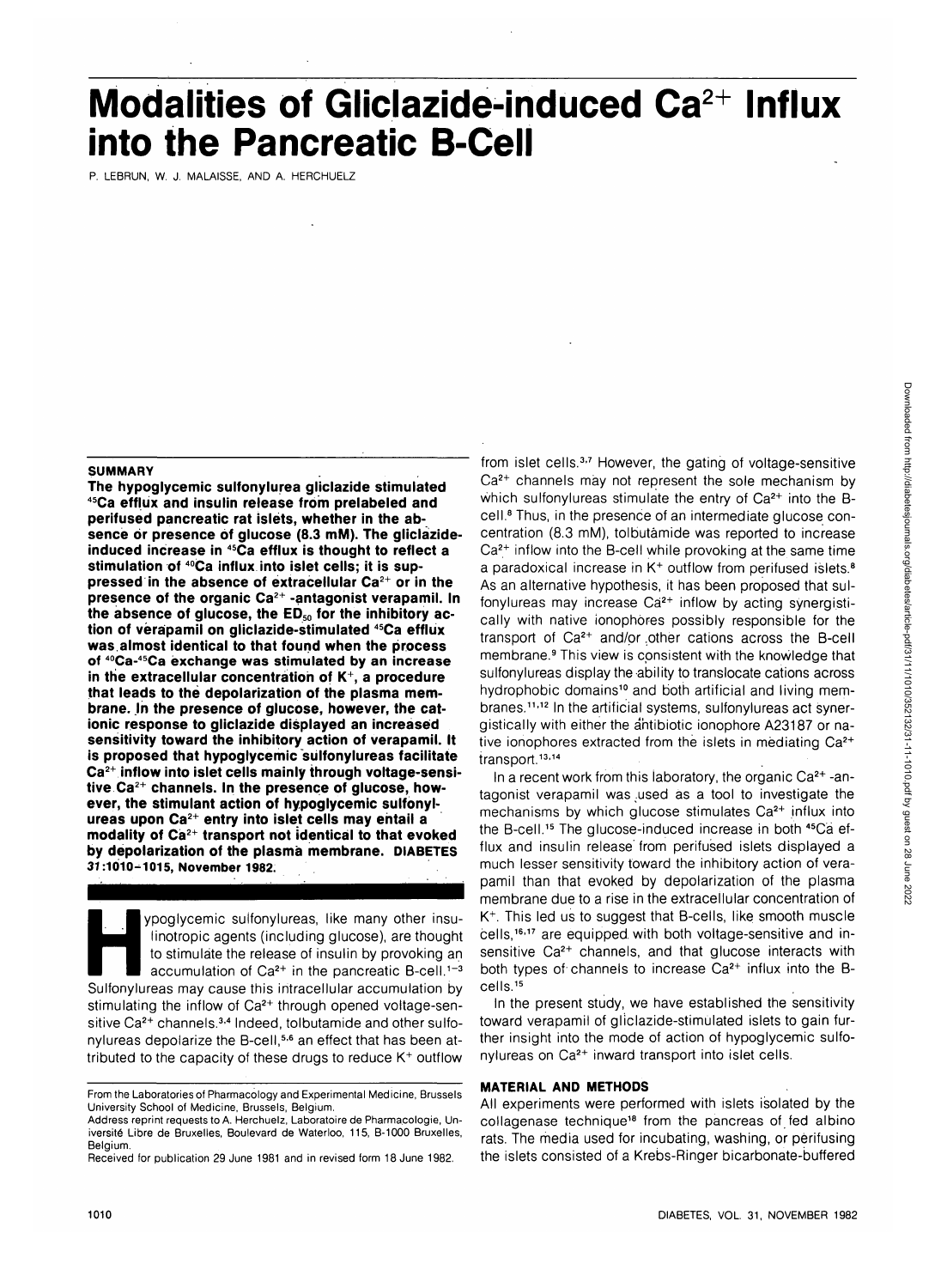#### **P. LEBRUN, W. J. MALAISSE, AND A. HERCHUELZ**

solution supplemented with 0.5% (w/v) dialyzed albumin (Fraction V; Sigma Chemicals Co., St. Louis, Missouri) and equilibrated against a mixture of  $O_2$  (95%) and  $CO_2$  (5%). Some media contained no CaCI<sub>2</sub> and were enriched with 0.5 mM EGTA [ethylene glycol-bis- $(\beta$  aminoethyl ether)-N,N'tetraacetic acid]. The media also contained, as required, glucose, verapamil (Veride S.A., 1920 Diegem, Belgium), and gliclazide. Gliclazide was a gift from Servier Benelux. The method used for the measurement of <sup>45</sup>Ca efflux and insulin release from perifused islets has been described in detail elsewhere.<sup>19</sup>

All results are expressed as the mean  $(\pm S E)$  together with the number of individual experiments. The magnitude of the gliclazide-induced increase in 45Ca efflux was estimated from the differences in 45Ca efflux between the.highest value seen after addition of gliclazide and the mean basal value found within the same experiment between 40 and 44 min of perifusion. The increase in insulin release was estimated in each individual experiment from the integrated output of insulin observed during stimulation, after correction for basal output (taken as the mean value for. insulin release found within the same experiment between 39 and 44 min of perifusion).

# **RESULTS**

**Effect of gliclazide on 45Ca efflux and insulin release** from perifused islets. The sulfonylurea gliclazide (25  $\mu$ g/ml) provoked a rapid and sustained increase in both  $45$  Ca efflux and insulin release from islets perifused either in the absence (Figures 1 and 2, left panels) or the presence of 8.3 mM glucose (Figure 3, left panels). Both the secretory and cationic responses to gliclazide were rapidly reversible.on removal of the drug from the perifusate. The gliclazide-induced increase in 45Ca efflux was completely suppressed in the absence of extracellular Ca<sup>2+</sup> (Figure 1). When gliclazide was used at a lower concentration (1  $\mu$ g/ml), the increases in both 45Ca efflux and insulin release evoked by the sulfonylurea in the presence of 8.3 mM glucose were slightly, but not significantly, lower than those observed at the high concentration (25  $\mu$ g/ml) of the drug (Table 1 and Figure 4).

**Effect of glucose and K+ on 45Ca efflux and insulin release.** For the purpose of comparison, control experiments were performed in which a rise in the concentration of glu- $\cos$ e (from 0 to 8.3 mM) or K<sup>+</sup> (from 5 to 20 mM) was used to stimulate 45Ca efflux and insulin release. The results'of these experiments were illustrated in a prior publication (see Figures 4 and 5 in ref. 15). The absolute values for the increment in 45Ca efflux and insulin release evoked by either glucose or K<sup>+</sup> are given in Table 1.

**Effect of verapamil on gliclazide-induced increase in 45Ca efflux and insulin release from perifused islets.** Verapamil, when present since the onset of the perifusion, provoked a dose-related inhibition of the gliclazide-induced increases in insulin release and 45Ca efflux from islets perifused either in the absence (Figure 2) or the presence (Figures 3 and 4) of 8.3 mM glucose.

The gliclazide-induced cationic and secretory responses displayed a high sensitivity toward the inhibitory effect of verapamil (Figure 5). In the absence of glucose, the sensitivity to increasing concentrations of verapamil was almost identical whether gliclazide or K+ was used to stimulate



FIGURE 1. Effect of gliclazide (25 µg/ml) on <sup>45</sup>Ca efflux from islets **perifused in the presence of 1 mM Ca2+ (•—•) or in a medium deprived of Ca2+ and enriched with 0.5 mM EGTA (O—O). Basal media contained no glucose. Mean values (±SE) for 45Ca efflux are expressed as a fractional outflow rate<sup>32</sup> and refer to either 6 (presence of extracellular Ca2+) or 12 (absence of extracellular Ca2 ") individual experiments.**

<sup>45</sup>Ca efflux (Figure 5).<sup>15</sup> The sensitivity to verapamil was significantly higher than that observed when a rise in the glucose concentration from 0 to 8.3 mM was used to stimulate 45Ca efflux'(Figure 5).15 Covariance analysis indicated that the slopes of the regression lines characterizing the effect of verapamil on the cationic responses evoked by gliclazide or K+ from glucose-deprived islets and by a rise in the glucose concentration from 0 to 8.3 mM were not significantly different from one another  $(P > 0.1)$ . However, these regression lines differed markedly in their elevation. The differences in elevation were highly significant ( $P < 0.005$  or less) except for the two regression lines characterizing the responses to gliclazide and  $K^+$ , respectively (P  $> 0.25$ ). The latter two lines could thus be considered as virtually identical. In response to either gliclazide or  $K^+$ , the  $ED_{50}$  for the inhibitory action of verapamil was close to  $5-7 \mu$ M. The  $ED_{50}$  for the inhibitory effect of verapamil upon the increase in 45Ca efflux evoked by a rise in the glucose concentration from 0 to 8.3 mM amounted to 27  $\mu$ M.

When the islets were perifused throughout in the presence of 8.3 mM glucose, the gliclazide-induced increase in 45Ca efflux displayed a very high sensitivity toward the effect of verapamil (Figure 5). Indeed, the elevation of the regression line characterizing the effect of verapamil upon the cationic response evoked by gliclazide in the presence of 8.3 mM glucose was significantly lower ( $P < 0.005$ ) than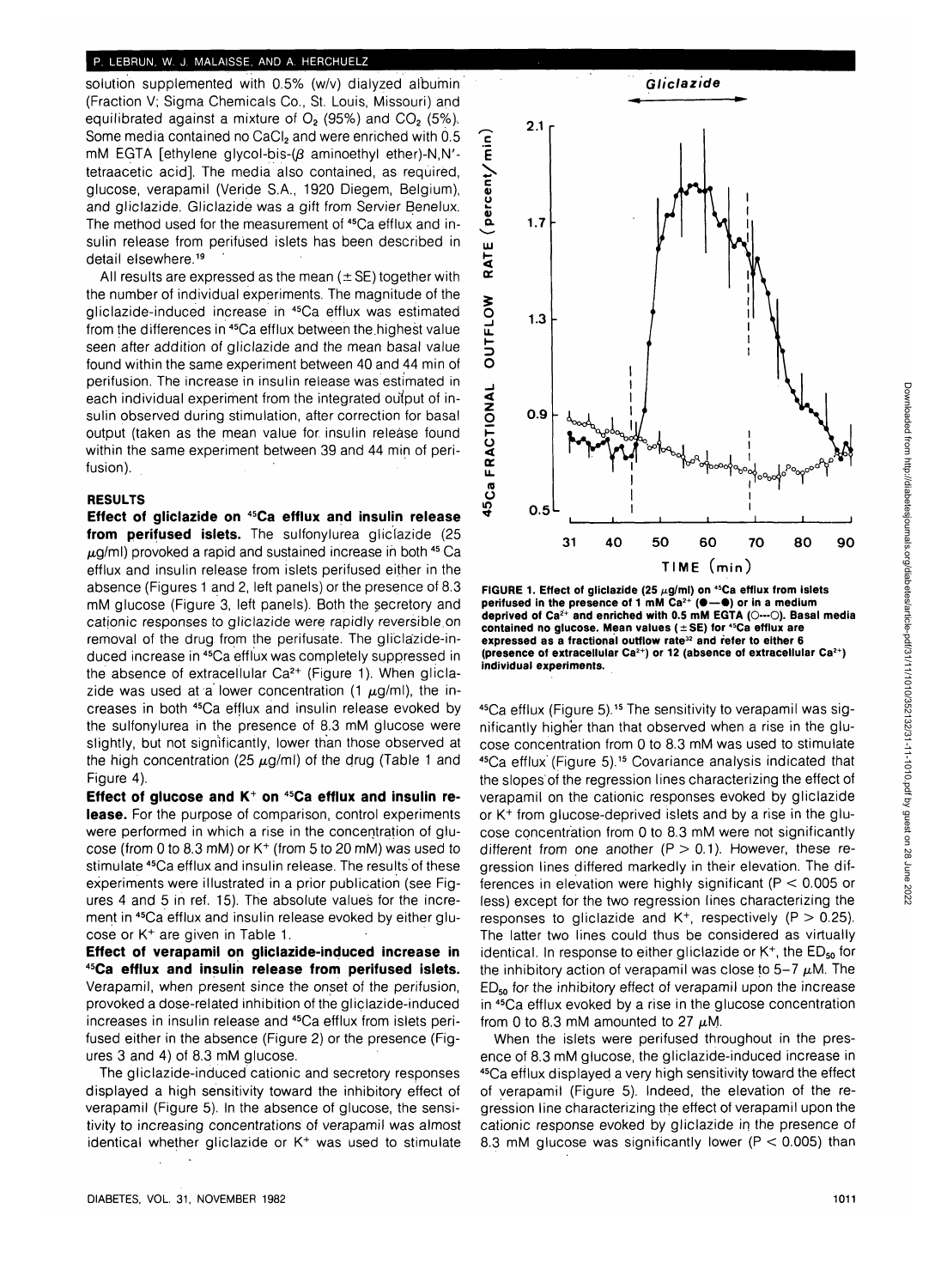#### **GLICLAZIDE-INDUCED Ca<sup>2</sup> ' INFLUX INTO THE B-CELL**





FIGURE 2. Effect of gliclazide (25 µg/ml) on <sup>45</sup>Ca **efflux (upper panel) and insulin release (lower panel) from islets perifused in the absence (●**—●, left panels) or presence of 5  $\mu$ M (○ left panels), 10  $\mu$ M ( $\blacktriangle$   $\cdots$   $\blacktriangle$ , left panels), 20  $\mu$ M **(●—●, right panels), or 40 µM (○---○, right panels) verapamil. Basal media contained Ca2+ (1 mM) and no glucose. Mean values (±SE) for 45Ca efflux are expressed as a fractional outflow rate and refer in each case to 4-7 individual experiments. Mean values (±SE) for insulin** release are expressed in  $\mu$ U/islet/min and refer **in each case to the same individual experiments.**



FIGURE 3. Effect of gliclazide (25  $\mu$ g/ml) on <sup>45</sup>Ca **efflux (upper panels) and insulin release (lower panels) from islets perifused in the absence (•—• , left panels) or presence of 5 ju.M (O—O, left panels), 10**  $\mu$ **M (** $\blacktriangle$  **• •**  $\blacktriangle$ **, left panels), 20**  $\mu$ **M (●—●, right panels), or 40 µM (○---○, right<br>panels) verapamil. Basal media contained Ca<sup>2+</sup> (1 mM) and glucose (8.3 mM). Mean values (± SE) for 45Ca efflux and insulin release are expressed as in Figure 2 and refer in each case to four individual experiments.**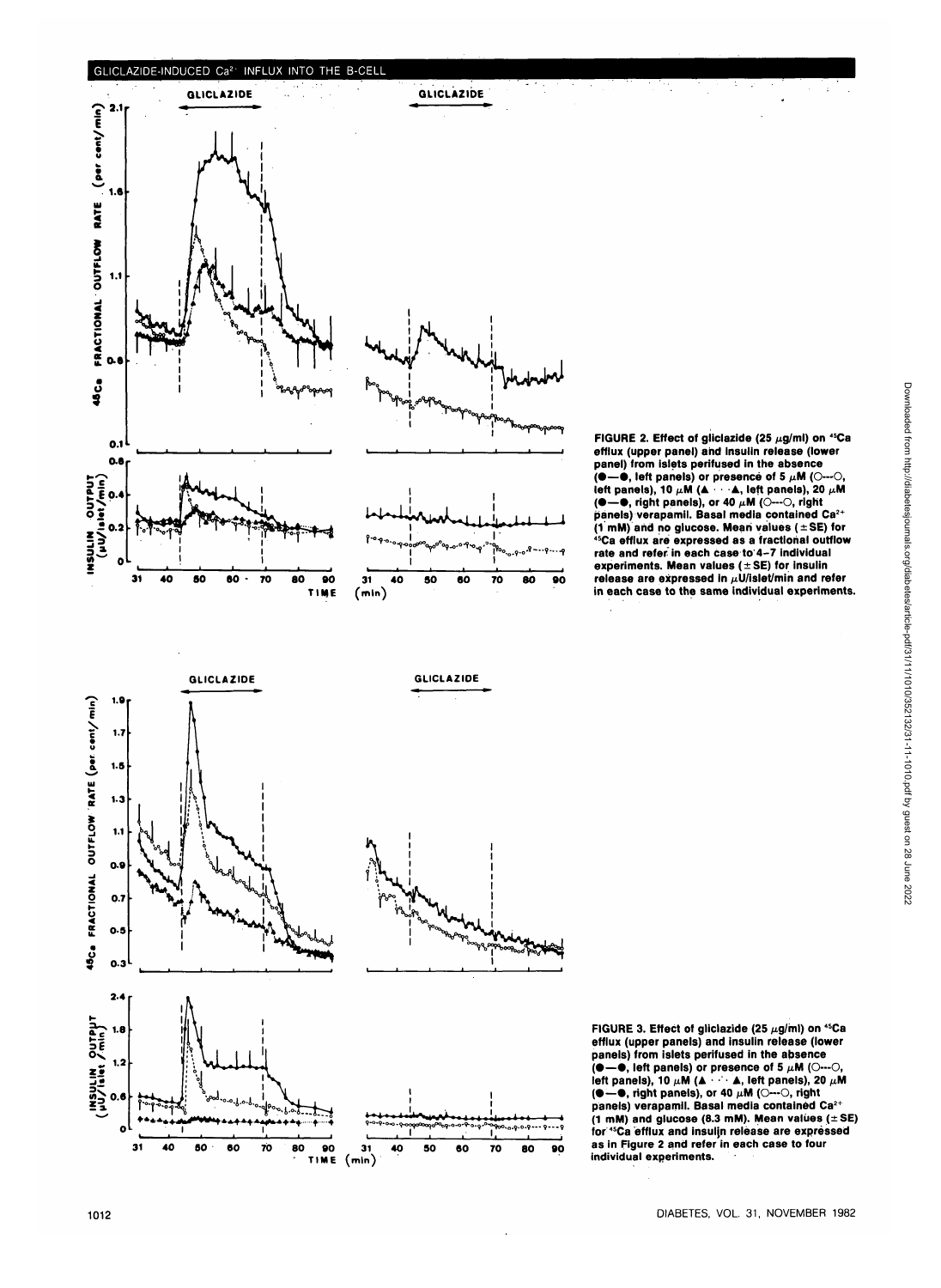#### **P. LEBRUN, W. J. MALAISSE, AND A. HERCHUELZ**

# TABLE 1

Mean control values ( $\pm$  SEM) for the increments in <sup>45</sup>Ca efflux and insulin output evoked by distinct secretagogues in islets perifused in the absence of verapamil

| Glucose<br>concentration<br>(min $0 - 90$ ) | Stimulus<br>(min 45-69)        | Increment in<br><sup>45</sup> Ca efflux<br>$(\% / min)$ | Increment in<br>insulin output<br>$(\mu U/min/islet)$ |
|---------------------------------------------|--------------------------------|---------------------------------------------------------|-------------------------------------------------------|
| Nil                                         | Gliclazide<br>$(25 \mu g/ml)$  | $1.25 \pm 0.13$ (10) $0.22 \pm 0.06$ (6)                |                                                       |
| $8.3 \text{ }\mathsf{mM}$                   | Gliclazide<br>$(25 \mu g/ml)$  | $0.97 \pm 0.12$ (8)                                     | $0.65 \pm 0.20$ (7)                                   |
| $8.3 \text{ }\text{mM}$                     | Gliclazide<br>$(1 \mu g/ml)$   | $0.87 \pm 0.20$ (4)                                     | $0.48 \pm 0.08$ (4)                                   |
| Nil                                         | $K^{+}$ (20 mM)                | (8)<br>$1.30 \pm 0.07$                                  | $0.17 \pm 0.04$ (8)                                   |
| Nil                                         | Glucose<br>$(8.3 \, \text{m})$ | $0.58 \pm 0.07$<br>(8)                                  | $0.20 \pm 0.03$ (8)                                   |

that observed in the absence of the sugar. In the presence of 8.3 mM glucose, the  $ED_{50}$  for the inhibitory action of verapamil on the gliclazide-induced increase in 45Ca efflux was close to 2  $\mu$ M. In the presence of glucose (8.3 mM), the percent inhibitory effect of verapamil (5 and 10  $\mu$ M) on the cat-

FIGURE 4. Effect of gliclazide (1  $\mu$ g/ml) on <sup>45</sup>Ca efflux (upper panel) **and insulin release (lower panel) from islets perifused in the absence**<br> $(\bullet \rightarrow \bullet)$  or presence of 5  $\mu$ M ( $\Diamond \rightarrow \circ$ ) or 10  $\mu$ M ( $\bullet \rightarrow \bullet$ ) verapamil.  $(\bullet - \bullet)$  or presence of 5  $\mu$ M (O---O) or 10  $\mu$ M ( $\bullet$ **Basal media contained Ca2+ (1 mM) and glucose (8.3 mM). Mean values ( ± SE) for 45Ca efflux and insulin release are expressed as in Figure 2 and refer in each case to four individual experiments.**



ionic and secretory responses to gliclazide was essentially the same, whether the sulfonylurea was used in a low (1  $\mu$ g/ml) or high (25  $\mu$ g/ml) concentration. Indeed, neither the slopes nor the elevations of the regression lines characterizing the inhibitory effect of verapamil were significantly different at these two concentrations of gliclazide (data not shown).

**Comparison between the effects of verapamil on the cationic and secretory responses to distinct secretagogues.** As illustrated in Figure 5, the sensitivity toward increasing concentrations of verapamil of islets stimulated by glucose, K+ , and gliclazide (in the presence of glucose), respectively, displayed the same hierarchy, whether such a sensitivity was judged from the increase in <sup>45</sup>Ca efflux or the increment in insulin output. In both cases, the islets stimulated by glucose (8.3 mM) were the least sensitive to verapamil, whereas the islets stimulated by gliclazide in the presence of glucose were the most sensitive to the inhibitory action of the Ca<sup>2+</sup>-antagonist. It should be noted, however, that the concentration of verapamil required to cause a given percentage inhibition of insulin release was always lower than that required to cause the same percentage inhibition of <sup>45</sup>Ca efflux, whatever secretagogue was used to stimulate the B-cell. The differences between such concentrations were of the same order of magnitude for distinct secretagogues and, as an average, corresponded to a twofold change (2.1  $\pm$  0.2) in verapamil concentration. The existence of such a difference is in good agreement with the knowledge that the entry of Ca<sup>2+</sup> in islet cells must be increased beyond a critical threshold value to stimulate insulin release.<sup>19</sup>

# **DISCUSSION**

Up to five different modalities are currently considered to account for Ca<sup>2+</sup> inflow across cell membranes.<sup>20</sup> Although the molecular identity of each transporter remains to be elucidated, the identification of distinct pathways is based, inter alia, on their respective responsiveness to suitable agonists or antagonists. For instance, in different tissues, e.g., in smooth muscle cells, organic calcium-antagonists such as verapamil and D-600 were used to distinguish between voltage-sensitive and insensitive Ca<sup>2+</sup> channels, the latter being more resistant than the former to such antagonists.<sup>16,17</sup> Although this pharmacologic approach may not be sufficient to elucidate the precise modality of  $Ca<sup>2+</sup>$  inward transport, we have recently proposed that the two types of ca<sup>2+</sup> channels may also be present in islet cells.<sup>15</sup> In this prior study, as in the present one, the response to distinct insulin secretagogues was tested at increasing concentrations of verapamil. Although, in pancreatic islets, verapamil may exert side effects on lactic acid output<sup>21</sup> and K<sup>+</sup> conductance,<sup>22</sup> its inhibitory action on insulin release appears indeed attributable to altered Ca2+ inflow into the islet moted, almodable to alleved based which the the version and the state of the motion of the motion of the motio not act solely on voltage-sensitive or insensitive Ca2+ channels. For instance, in pancreatic islets, verapamil also suppresses the secretory response evoked by the antibiotic ionpresses the secretory response evence by the antibiotic formulation.<br>ophore 193187.23 a situation reminiscent of the inhibitory action of calcium-antagonists upon ionophore-mediated action of calcium-antagonists upon fonopholo modiated<br>Ce<sup>2+</sup> translocation in artificial systems.<sup>24</sup> The relevance of the latter findings to the present study is evident, since it was recently hypothesized that the ionophoretic capacity of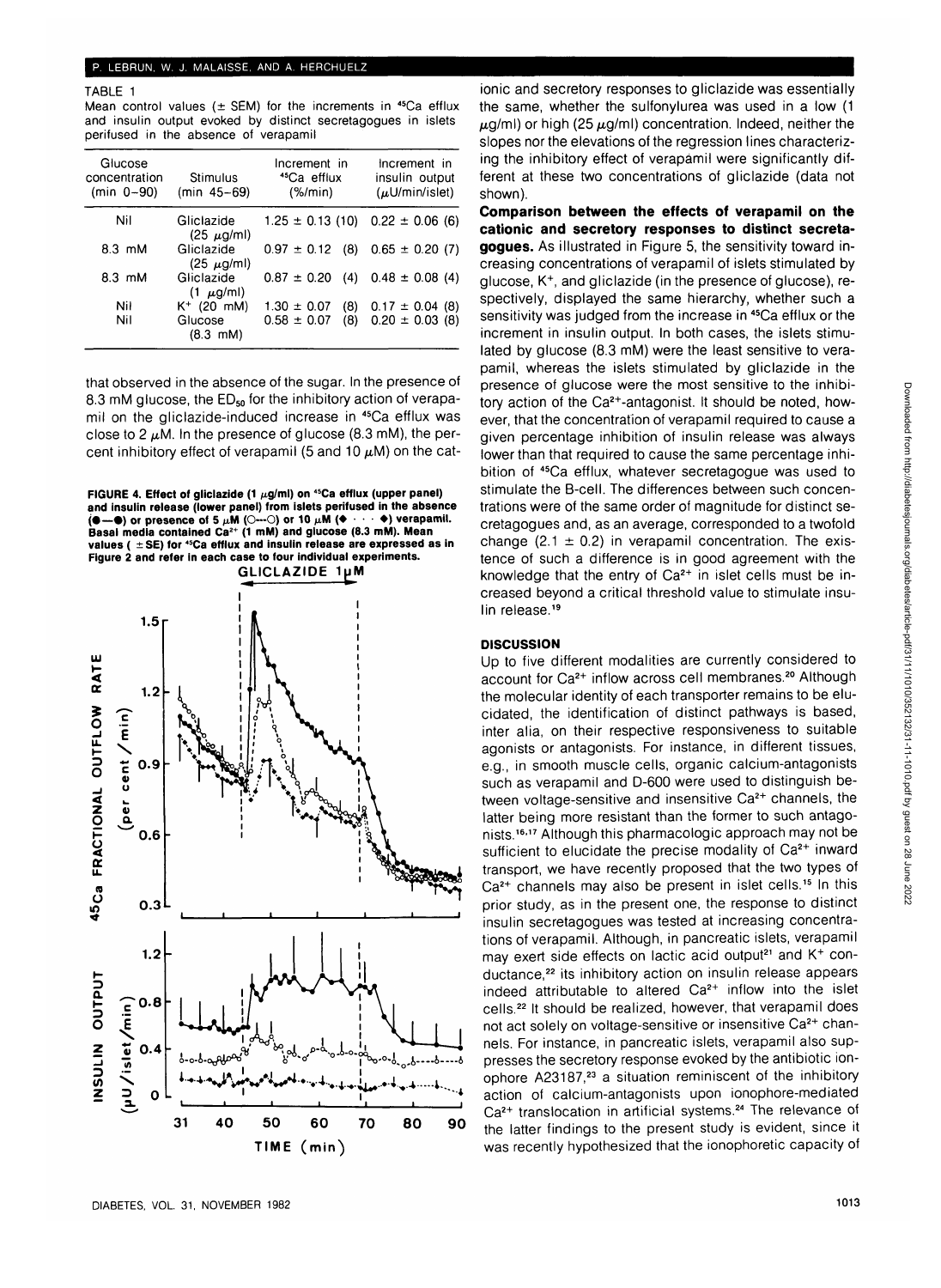

hypoglycemic sulfonylureas may account, in part at least, for their insulinotropic property.<sup>9,10</sup> With this background information in mind, the present study was undertaken to gain further insight on the pathways involved in the stimulant action of hypoglycemic sulfonylureas on Ca<sup>2+</sup> inflow in the islet cells.

**The effect of gliclazide on 45Ca efflux.** The present data confirm that gliclazide provokes a dramatic increase in 45Ca efflux from preloaded and perifused islets.<sup>25</sup> This increase in 45Ca efflux, like that induced by glucose, is suppressed in the absence of extracellular  $Ca<sup>2+</sup>$  and inhibited in the presence of verapamil. Therefore, it is likely to reflect stimulated Ca<sup>2+</sup> entry in islet cells and to correspond to a process of Ca-Ca exchange in which influent <sup>40</sup>Ca displaces <sup>45</sup>Ca from intracellular binding sites, as previously documented in the case of stimulation by glucose and K<sup>+26-29</sup> The increase in 45Ca efflux induced by gliclazide was therefore taken, in the present study, as an index of stimulated 40Ca entry into the B-cell.

In a previous work, gliclazide was found to exert a biphasic effect upon <sup>45</sup>Ca efflux from islets perifused in the absence of extracellular Ca<sup>2+</sup>. It consisted of a rapid but transient inhibition followed by a late and modest increase in <sup>45</sup>Ca efflux.<sup>25</sup> Such a biphasic effect of gliclazide on <sup>45</sup>Ca efflux from Ca2+-deprived islets was not confirmed in the present and much larger series of experiments. Hellman also failed to observe an effect of sulfonylureas on 45Ca efflux from islets perifused in the absence of extracellular  $Ca<sup>2+</sup>.<sup>4</sup>$ 

**Effect of verapamil on gliclazide-stimulated 45Ca efflux in the absence of glucose.** Islets stimulated by gliclazide in the absence of glucose displayed a high sensitivity toward the inhibitory effect of verapamil. Such a sensitivity was strictly superimposable to that observed in islets stimulated by a rise in the extracellular K<sup>+</sup> concentration, and much greater than that observed in islets stimulated by a rise in the glucose concentration from 0 to 8.3 mM. The  $ED_{50}$ for the inhibitory effect of verapamil on 45Ca efflux was almost identical (5–7  $\mu$ M) in the K<sup>+</sup>- and gliclazide-stimulated islets, and four times lower than in the islets exposed **FIGURE 5. Dose-action relationships for the effect of verapamil on the increases in 45Ca efflux (left panel) and insulin release (right panel) induced by gliclazide from islets perifused** in the absence ( $\bullet$ - $\bullet$ ) or presence of 8.3 mM glucose (O---O), by a rise in the glucose **concentration from 0 to 8.3 mM (** $\blacktriangle - \blacktriangle$ **), and by a rise in the K+ concentration from 5 to 20 mM (A—A). Mean values (±SE) are expressed as a percentage of the mean control value obtained within each series of experiments in the absence of verapamil (see Figures 2 and 3 and ref. 15). Absolute values for the control data collected in the absence of verapamil are listed in Table 1.**

to 8.3 mM glucose (27  $\mu$ M). It is well established that a rise in the concentration of extracellular K<sup>+</sup> provokes depolarization of the plasma membrane and, hence, causes the gating of voltage-sensitive Ca<sup>2+</sup> channels in the islet cells.<sup>28-30</sup> The finding that K<sup>+</sup>- and gliclazide-stimulated islets, respectively, display a comparable sensitivity toward verapamil suggests that gliclazide also increases  $Ca<sup>2+</sup>$  influx into the B-cell by gating voltage-sensitive Ca<sup>2+</sup> channels.

The latter view is compatible with the knowledge that hypoglycemic sulfonylureas indeed provoke B-cell depolarization,<sup>5,6</sup> an effect apparently attributable, in part at least, to a decrease in K<sup>+</sup> conductance.<sup>3,7</sup> The present findings are also in good agreement with previous studies on 45Ca net uptake by islets, indicating that islets stimulated by glucose are much more resistant to the inhibitory effect of organic Ca<sup>2+</sup>-antagonists than islets stimulated by hypoglycemic sulfonylureas.<sup>21,31</sup>

Incidentally, it is unlikely that the difference in the response toward verapamil of K+ -, gliclazide-, and glucosestimulated islets reflects a difference in the intracellular handling of <sup>45</sup>Ca under these three experimental conditions. Such a difference, if it exists, may affect the quantitative relationship between influent <sup>40</sup>Ca and effluent <sup>45</sup>Ca in response to distinct secretagogues. However, in response to a given secretagogue, the dose-related inhibitory effect of verapamil on stimulated 45Ca efflux reflects the decrease in 40Ca inflow. Hence, the sensitivity to verapamil can be adequately assessed by expressing the results obtained in the presence of the Ca2+-antagonist relative to the control value found with the same secretagogue in the absence of verapamil. Likewise, the difference in sensitivity toward verapamil cannot be ascribed to differences in the magnitude of the cationic response to each secretagogue as seen in the absence of verapamil, since there is no obvious link between the sensitivity to verapamil and the magnitude of the control cationic response.

**Effect of verapamil on gliclazide-stimulated 45Ca efflux** in the presence of glucose. Gliclazide also increased <sup>45</sup>Ca efflux and insulin release from islets perifused in the presence of 8.3 mM glucose (Figures 3 and 4). Under the latter